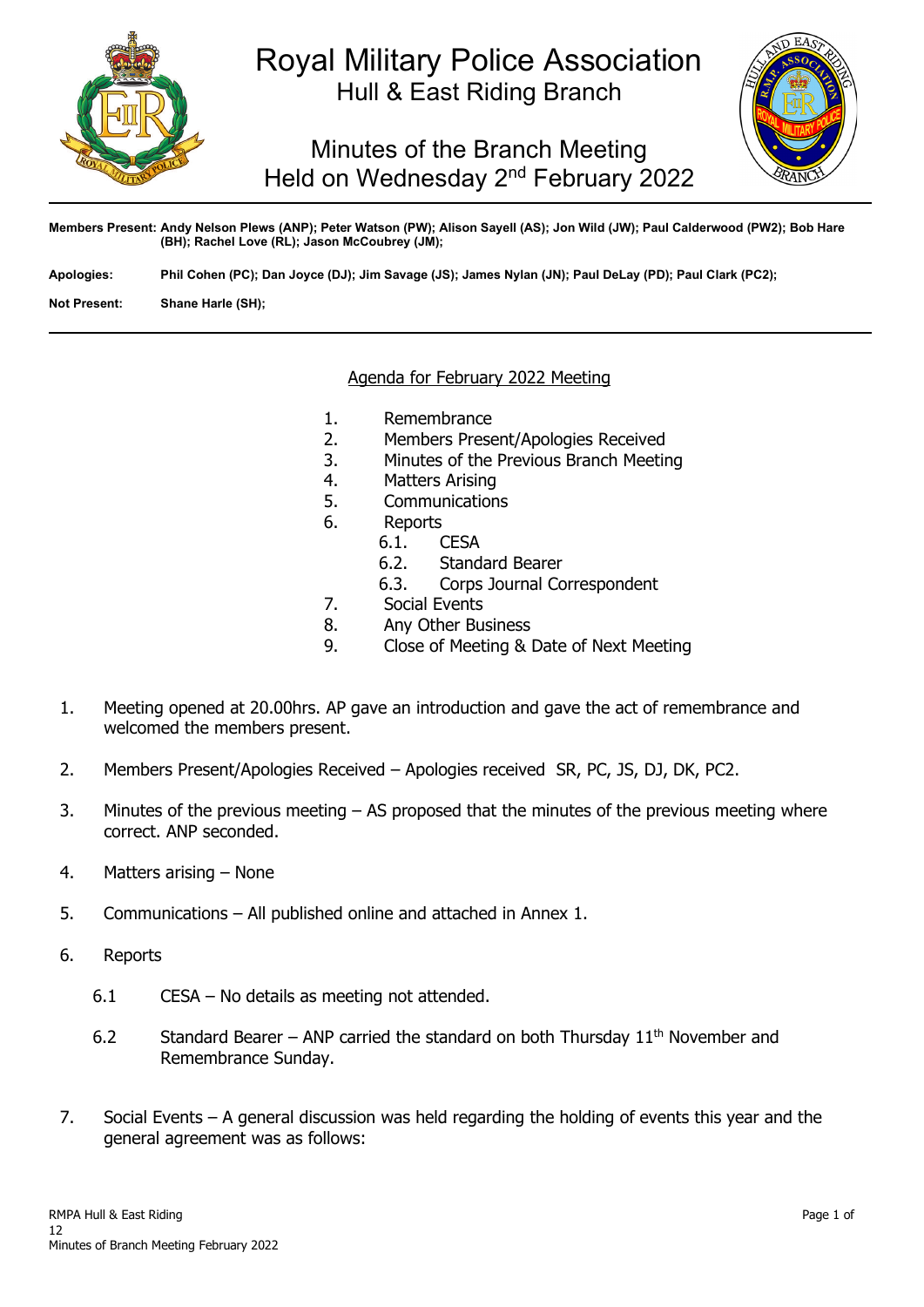- 7.1 Annual Dinner PW asked AS to speak to the Masonic Lodge for availability. JM asked whether we could do something a little less formal. Still have a meal, but then entertainment.
- 7.2 Christmas Dinner JM suggested a fun event, for example a beer train. JM will look into it and report back.
- 7.3 Ad Hoc meet ups PW stated that as pubs are now open, there's no reason why ad-hoc pub meetings. If anyone wants to set one up, please let members know on the Messenger Group.
- 7.4 Race Day At Pontefract and also at Beverley. PW to look in to.
- 8. Project 2022
	- 8.1 Hotel, we believe that there are still some immigrants in situ at the Hotel. We need to arrange a meeting ASAP. PW to arrange.
		- 8.1.1 ANP stated that he has received an email from the Operations Manager who stated that they are waiting to hear from the higher management. This does not fill us with faith.
		- 8.1.2 Members stated their worry of the lack of contact from the hotel. AS suggested that we make contact with Double Tree by Hilton as soon as possible to secure a fall back position. RH stated that The Village Hotel could be another option. PW to look at alternatives.
		- 8.1.3 Members were of the opinion that we need to start putting pressure on the Hotels.
		- 8.1.4 Menus Need to discuss variations based on dietary intolerances.
	- 8.2 Church Service ANP stated that we have secured the Holy Trinity Chapel. Zebedees yard is unfortunately in use that weekend, but the rear courtyard will be available to us. The is a cost of £250. PW & ANP to do Recce
		- 8.2.1 Recce has taken place and we believe that this is a suitable venue.
		- 8.2.2 AS to arrange a cheque of £250 to be sent to the chapel.
	- 8.3 Welcome Packs tba
	- 8.4 Raffle tba
	- 8.5 Contact Humberside Police Band Initial contact made by PC
	- 8.6 Aklams Coaches PW to contact
	- 8.7 Padre PW to contact
	- 8.8 1RMP contact made with Col. John Alecock, CO 1RMP
	- 8.9 AFVBC contact made with Derek Hardman
	- 8.10 Hull4Heroes contact made with Paul Matson
	- 8.11 Meal Arrangements for those not staying at the hotel on the Friday evening, i.e. local members.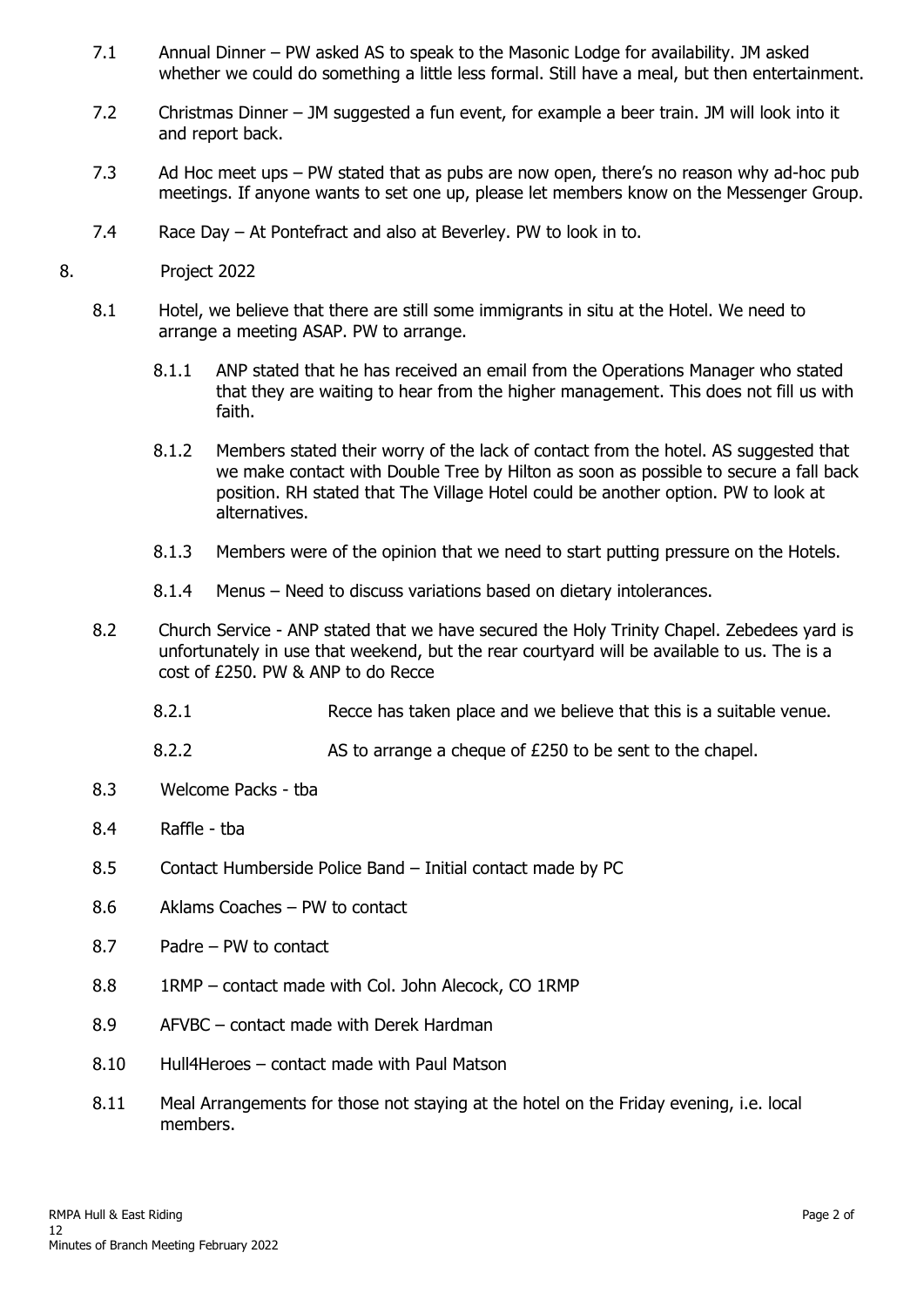- 8.12 Additional Veterans Charities JW stated that he would like the other veterans charities in the area to be represented at the event, such as Project Nova. PW stated that we could have a display board titled "What Hull Does For It's Veterans"
- 8.13 Social Media need to push social media engagement
- 8.14 1 MP Brigade JW stated that we need to push this to 1 MP Brigade so that they can push it down the chain of command.
- 9 Any Other Business
	- 9.1 Falklands Memorial Weekend  $17/18/19/20^{th}$  June. (this will replace the Veterans Weekend) This will be all over Hull with the main focus on Princess Quay.
- 10 The time being 20.49hrs and there being no further business, the meeting was closed by ANP. The next Branch Meeting will be held on Wednesday 2<sup>nd</sup> March 2022 at 20.00hrs at the Hop Pole Hotel, Kingston Rd, Willerby, Hull, HU10 6LN. Members as usual, can meet up from 18.00hrs for food and drink.

### **Agenda for March's Meeting**

- 1. Remembrance<br>2. Members Prese
- 2. Members Present/Apologies Received
- 3. Minutes of the Previous Branch Meeting<br>4. Matters Arising
- 4. Matters Arising<br>5. Communication
- **Communications**
- 6. Reports<br>6.1. (
	- 6.1. **CESA**<br>6.2. Stand
	- Standard Bearer
	- 6.3. Corps Journal Correspondent
- 7. Social Events
- 8. Any Other Business<br>9. Close of Meeting & I
- 9. Close of Meeting & Date of Next Meeting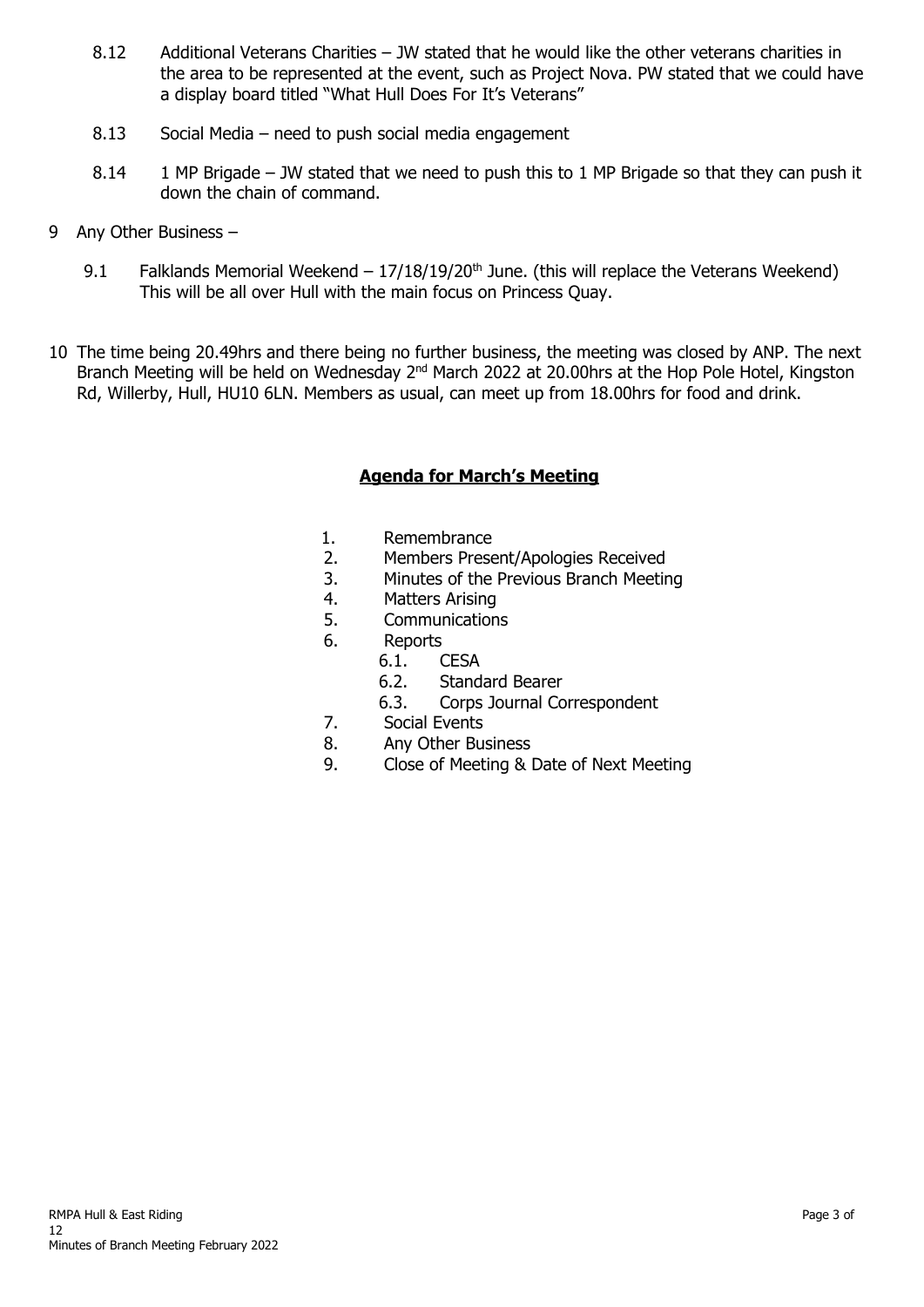Annex 1.

### Communications Received – January 2022

- 1. An email was received from Stuart Leach containing this years Personal Liability Insurance.
- 2. An email was received from Stewart Leach regarding Branch Closures as follows:

#### Good afternoon all

I have been informed by two of our branches that they feel the time to "wind up" has arrived, they are South Yorkshire and Dorset Branches.

They are though not alone in experiencing problems with recruitment and support.

Both branches share a familiar problem in that the current committee along with the memberships are reaching an age where they should be able to sit back and relax, not have to worry about managing a branch, many members of which are in similar age groups suffering similar health concerns.

I take my hat off to all who have loyally supported our Association over the years, it has been in the main I think a thankless task where individual effort to support many has now perhaps been over looked.

I make no bones about my views on our perhaps younger broader Association membership, not stepping up and helping to take on the roles associated with running branches etc.

I have made pleas over the years and again today for people to come forward and join us, we shall see what comes.

I have respectfully asked both branches to hold off for a short time while we see what happens in answer to my pleas.

Again I thank you all, I salute you all, and I hope that the Association may overcome this current problem out of respect for those who have been the very backbone of the association n the past and those that continue to be so today.

3. An email was received from Stewart Leach regarding the RMPA SIB Dinner as follows: Good afternoon all

Please find attached details appertaining to an invite to attend the SIB Branch Dinner 2022, this is open to all Association members.

Date 23rd April 2022

Venue is at Perry Barr Birmingham as per the details in the attachments. Please see APPENDIX A

- 4. An email was received reminding Branches to send out their Annual Returns, financial etc.
- 5. An email was received from Stewart Leach regarding Peter Jackson Esq dead horse and donkey buyer Good afternoon all

The following press statement has gone out this afternoon in regard to Mr Peter Jackson Otley Town Councillor who has fallen foul of the Walter Mitty Hunters Club. Mr Jackson is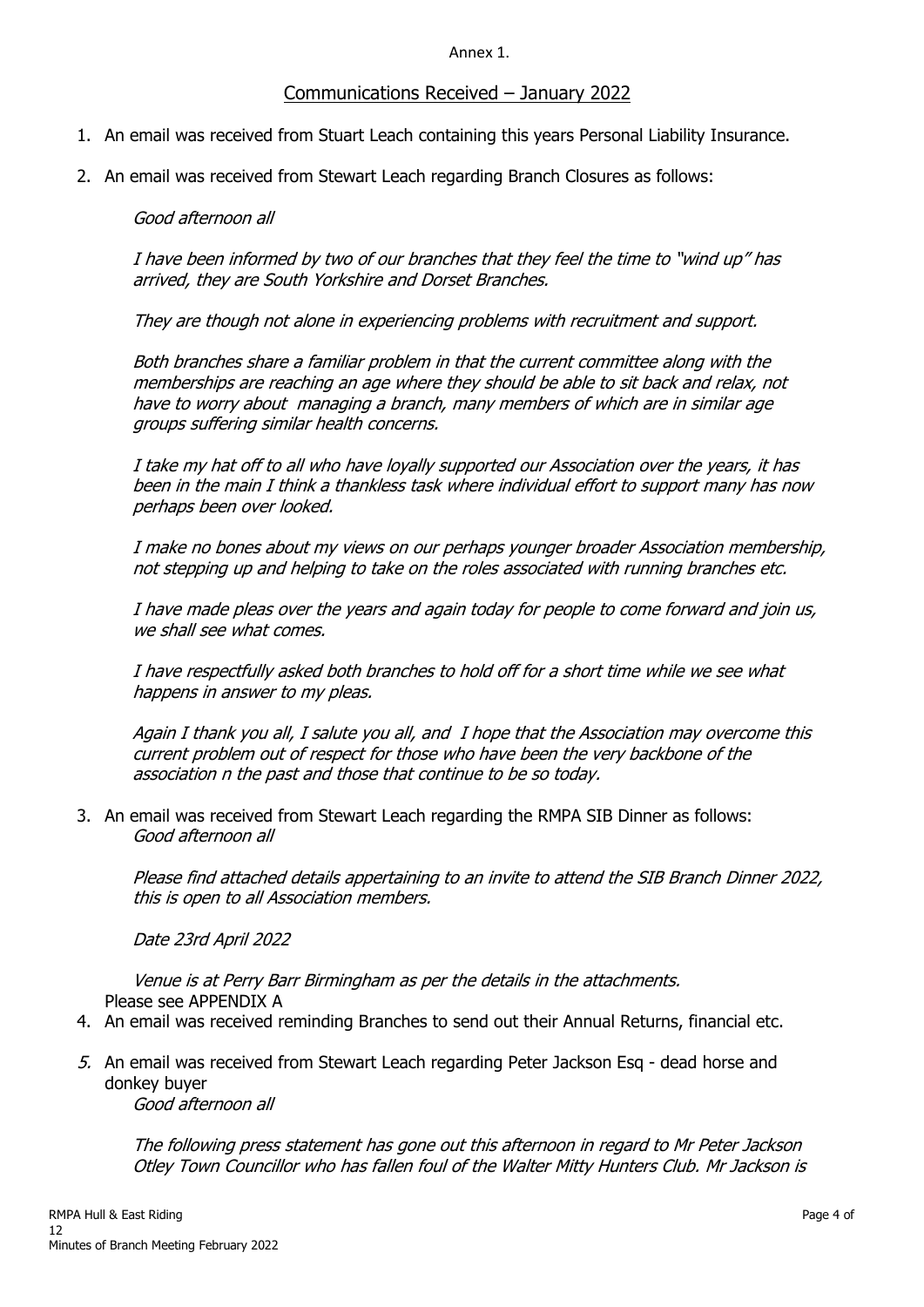currently out of the country but has since yesterday afternoon effectively tried to destroy his online profiles, however I and others have captured them prior to deletion.

On reading some of the WMHC back ground stuff it does appear that they have members of our Association who delight in feeding them snippets of information, one or two claiming to be former WOs in SIB and yet they feed in blatantly incorrect information themselves , strange world.

The statement was worked up by myself with then editorial to the Reg Sec.

See APPENDIX B

6. An email was received from Stewart Leach regarding H.M. Tower of London parade 2022: Good evening all

I am reminded that we appear to have a low response in regard to the Tower of London Parade 13th February 2022.

Those interested should apply asap to Sean Taylor at London Branch seanetaylor3130@gmail.com giving name initials and any guests names please, all further information form Sean direct please.

7. An email was received from Stewart Leach regarding For distribution please

#### Dear Members,

HQ PM(A) has asked that the below / attached be circulated within the  $ex$  – RMP/RNP community to highlight ongoing recruitment in support of the professionalisation of RMP Policing training. The circular, which is sent on behalf of Skills for Justice (SfJ), is for the more recently retired, who have the appropriate skills.

Please read the attached and the below.

Context: New joiners to the RMP/RNP have undertaken a policing based apprenticeship since 2010. Due to Gov directed changes, apprenticeship formats have developed over recent years and since mid Jul 21 the RMP/RNP have been enrolled onto a new scheme – the Non Home Office Police Officers Apprenticeship. One of the differences with the new scheme is that the leaners are formally assessed once they have completed all elements of the apprenticeship. The process is known as the End Point Assessment (EPA) and it is delivered by an End Point Assessment Organisation (EPAO). The EPAO is an impartial and independent registered body who are contracted by the employer (in this case the MOD) to conduct the EPA. They provide the firewall between the employer/learner and the assessment process to ensure that the integrity and quality of the qualification is maintained. Basically the EPAO ensures that we are not marking our own homework.

SfJ have shown an interest in the EPAO contract and would like to establish a gene pool of ex- RMP/RNP Suitably Qualified and Experienced Personnel (SQEP) to act as End Point Assessors.

In brief, SFJ Awards are looking for associates to develop assessment materials for the Non home office police officer EPA. The assessment methods are multiple-choice questions,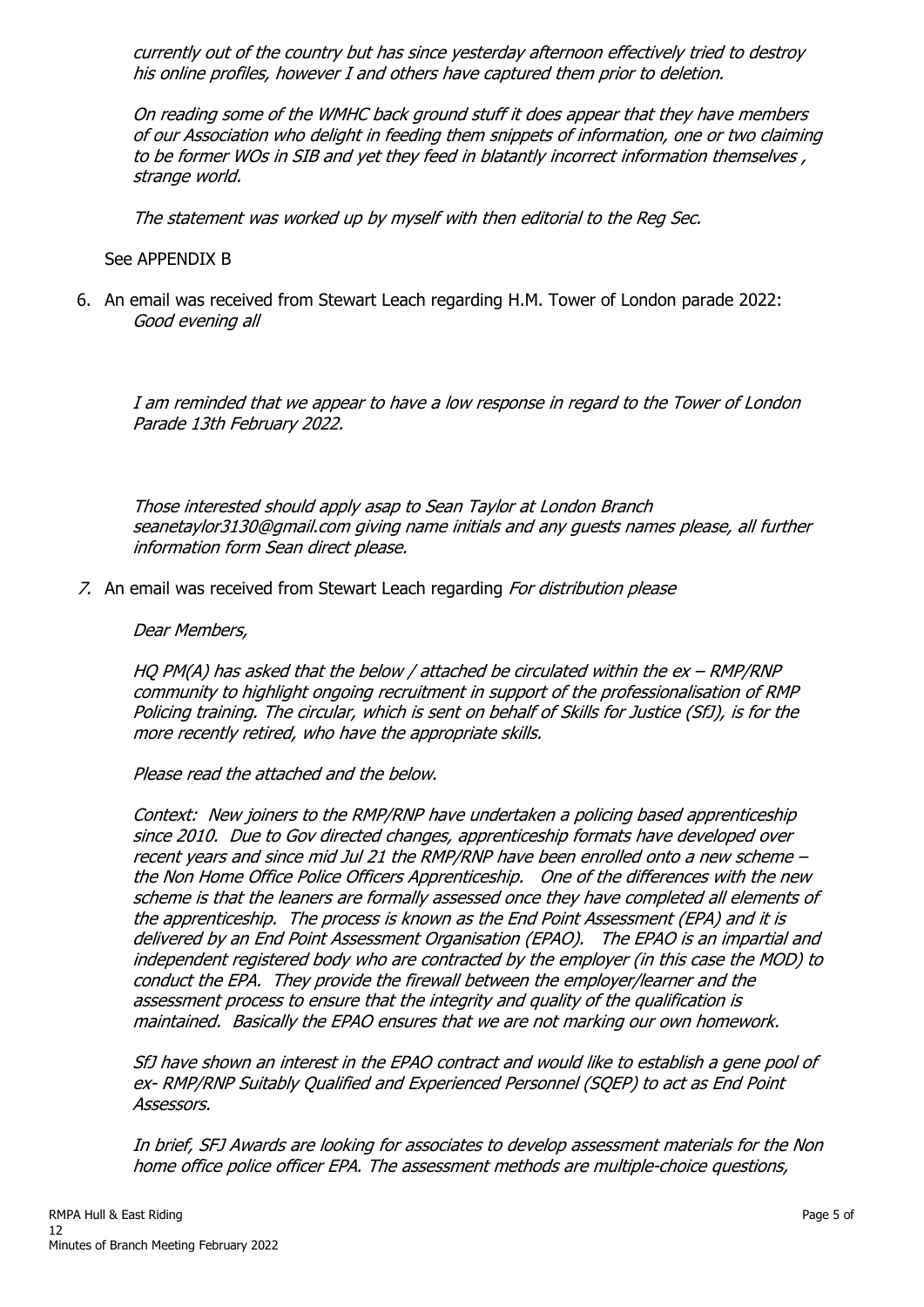practical assessment (with questions) and professional discussion. We are therefore looking for associates who have recent operational experience of investigation and firearms in non home office policing environment and also ideally experience of assessing or developing assessments. Attached is a note from SfJ which gives the detail.

Anyone showing an interest should engage direct with SfJ - contact details are on the attached document.

### See APPENDIX C

THAT IS THE CONCLUSION OF THIS MONTHS COMMUNICATIONS.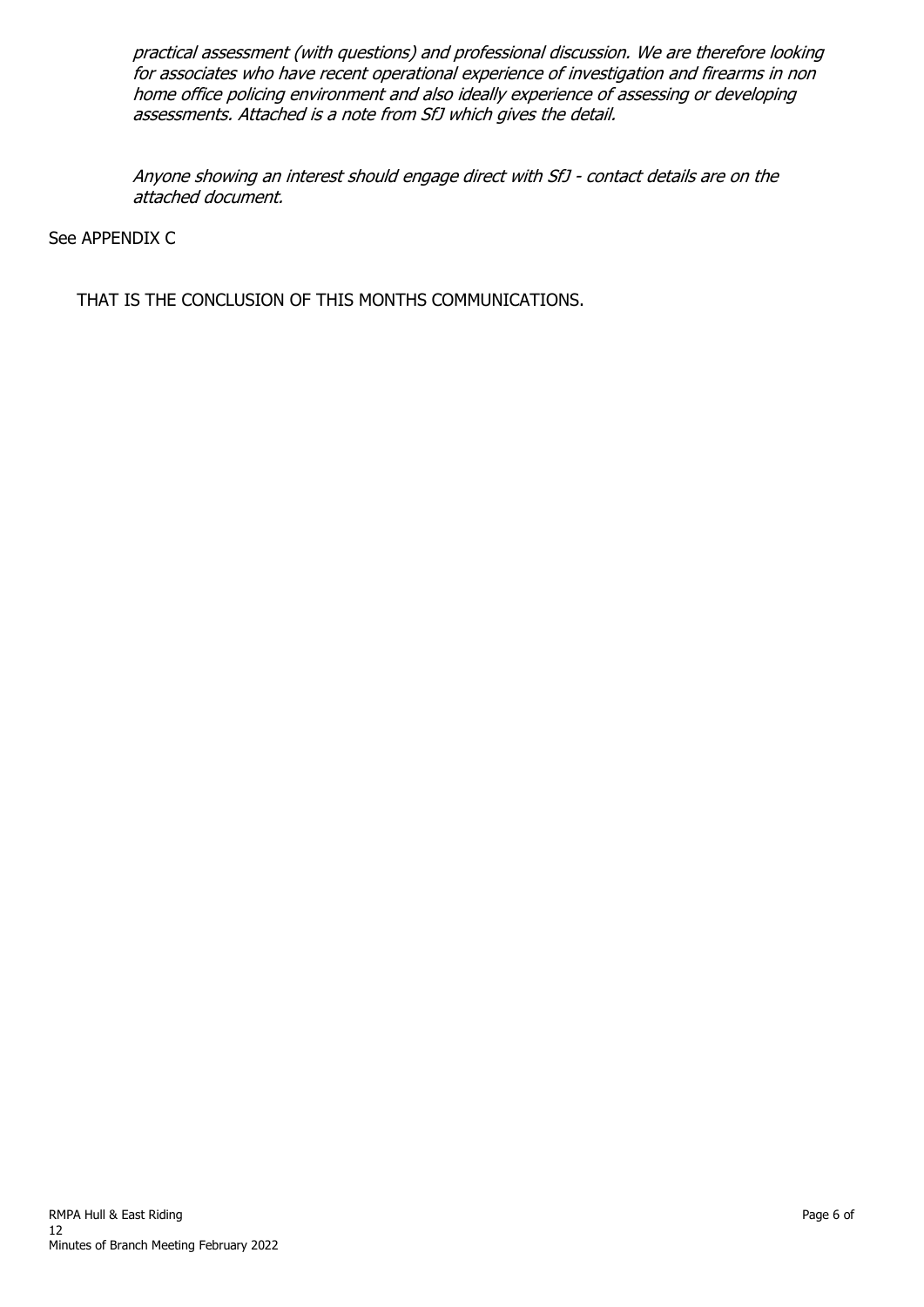



### **ROYAL MILITARY POLICE ASSOCIATION SIB BRANCH** President: Lt Col Robbie Silk MBE

Vice-President: Chairman: Bob Wilmshurst Vice Chairman: Maj Sav Kyriakou MBE Secretary: Maj Phil Ellis Treasurer: Barry Byron Entertainments: Martin WARNES SBstJ Website: https://www.rmpasib.co.uk



67 Gloucester Drive Staines Upon Thames TW18 4TY

entertainments@rmpasib.co.uk

30th Sep 2021

### **RMPA SIB Branch Dinner – Sat 23rd April 2022**

# Dear RMPA Branch Member

 As we finally appear to be returning to a more normal world I am very happy to be able to furnish you with the detail of our next annual dinner that will be held on **Saturday 23rd April 2022**, it being the **82nd anniversary** of the forming of the Special Investigation Branch.

This year our venue will be the Holiday Inn at Junction 7 of the M6, Perry Barr, Birmingham. Whilst the town name suggests it is in Birmingham, it is merely a few miles south of our usual Walsall venue and I can assure you that no city driving is required and there is ample parking at the hotel. You may recall that this change of venue, which originally occurred prior to the pandemic was due to our usual haunt being burnt down.

It therefore gives me great pleasure on behalf of the RMPA SIB Branch President and Committee invite you to the annual Branch dinner on Sat 23rd April 2022, at the Holiday Inn, Chapel Lane, Perry Barr, Birmingham, B43 7BG. (Directly off Junction 7 of the M6). The function will be held in a Function Room, which can seat a maximum of 120 persons. The "Call to Dinner" will be at 1800hrs, so please be within the bar area, no later than 1745 hrs. You may be earlier if you wish! Dress**: Dinner Jacket / Mess Dress or Lounge Suit, Miniature Medals** may be worn or alternatively **Full Medals**.

As our last two annual dinners have been cancelled due to the pandemic, it is our intention to "pull out the stops" on this occasion. We shall celebrate, albeit delayed, both the  $80<sup>th</sup>$  Anniversary of the SIB and the granting of the Royal prefix to our Corps. Therefore, we are happy to announce that both the Provost Marshal (Army), Brig Viv Buck and Commissioner Ian Dyson, QPM, City of London Police will be our joint Guests of Honour.

We have been extremely fortunate to retain exactly the same prices and menu as our originally planned dinner in 2019 and further have negotiated room prices at a mere **£40.00** per room per night. Not only that; but a discount of 20% has also been agreed on drinks.

These costs provide excellent value for money and we are really pleased with what we have negotiated. The rates will be as follows:

- Three courses, including tea / coffee will be £28.00.
- Standard Double room @ £40.00 per room per night including breakfast.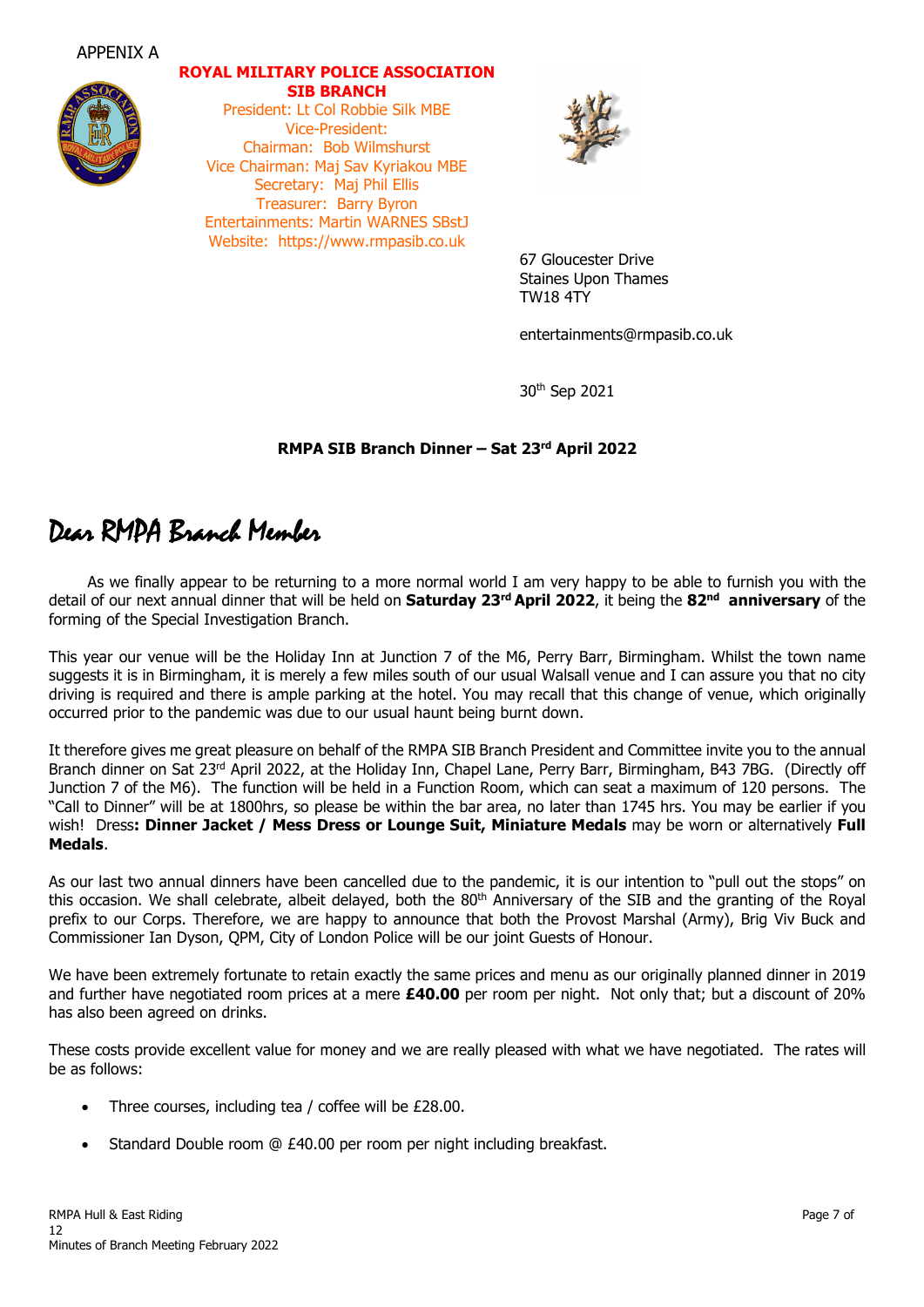• 20% discount on all bar prices, starting from 1430 hrs on the day and 10% discount on pre-ordered wines (preorder on the afternoon prior to the meal). This will again be obtained by use of a wrist band, so **do not forget** to ask for them when booking in!

These rates include full breakfast, VAT and use of the leisure facilities, a swimming pool with sauna and a small cardiovascular fitness room.

**Meals:** To book for the dinner, please complete the attached menu options choice and return it together with a cheque for the full remittance of the meal, made payable to **RMPA SIB Branch**, to me (Entertainments Member, Martin WARNES**)** at the address shown at the head of this letter. Some individuals may wish to pay by bank transfer. If so, then please contact me to confirm the Association account details.

**Rooms:** Rooms are to be booked **directly with the Holiday Inn.** You are requested to contact bookings on 0333 320 9323; Option 1 (Reservations). You must then quote **SI5 – Dinner**. Unfortunately, there is no email or post option, as this function is now centralised. They will book your room immediately and provide a reservation number. Whilst your credit card details will be taken to secure the booking, there is **no** deposit to pay. You may also book via Reception (Option 9). They will book your room immediately and provide you a reservation number. Whilst your credit card details will be taken to secure the booking, there is **no** deposit to pay. As with previous years, room rates have been negotiated at the same price for **both** Fri 22<sup>nd</sup> and Sat 23<sup>rd</sup> April 2022. All necessary details are within this letter and the form, however, please contact me (Entertainments Member, Martin WARNES), should you have **any** query.

**Bookings:** Must be received by me by **Fri 18th March 2022**. After this no further requests will be accepted. In the event of a cancellation, money paid for meals will be returned, provided I am advised by **Sat 2<sup>nd</sup> April 2022**.

Although a number of rooms have been set aside under these room rates, early booking is advisable by those who plan to stay as other functions may be taking place in the hotel on the same evening. No deposit is required for the room reservation, as the individual accounts are to be settled by the members at check out.

The evening function is 1745 hrs for an 1800 hrs call to dinner. Tables for the sale of wine at 'pre-ordered' discount (10%) will be set up on the day and draw tickets will be on sale also.

This year we have a huge array of raffle prizes amassed throughout the pandemic. Nevertheless any donation of raffle prizes would be greatly appreciated as it does help with the evening's festivities - you might even be lucky!

The last annual dinner of 2019 was exceptionally well supported and appears to have been enjoyed by all. Unfortunately, the Pandemic put paid to our options to hold one over the last 2 years, so we do hope you will look to attend this.

It really is our intention to make this a success. Not only do we intend to have an excellent evening, but we intend to have:

- 2 Guests of Honour
- A CMP Re-enactment Group
- A capability display from our currently serving cohort, showcasing the excellent work they do
- The last 3 recipients of the Sherlock Holmes Trophy, all of whom will be presented.
- Musical Entertainment for those who wish it that will not interfere with the enjoyment of others.

I do trust that this letter has all the information you require, however, should you have any queries please do not hesitate to contact me by email on or [entertainments@rmpasib.co.uk,](mailto:entertainments@rmpasib.co.uk) or by telephone on 01784 - 558441. I look forward to seeing you there.

Finally, I am always looking for thoughts and suggestions, so please do feel free to approach me.

Best Regards,

Martin

### **Martin WARNES SBstJ**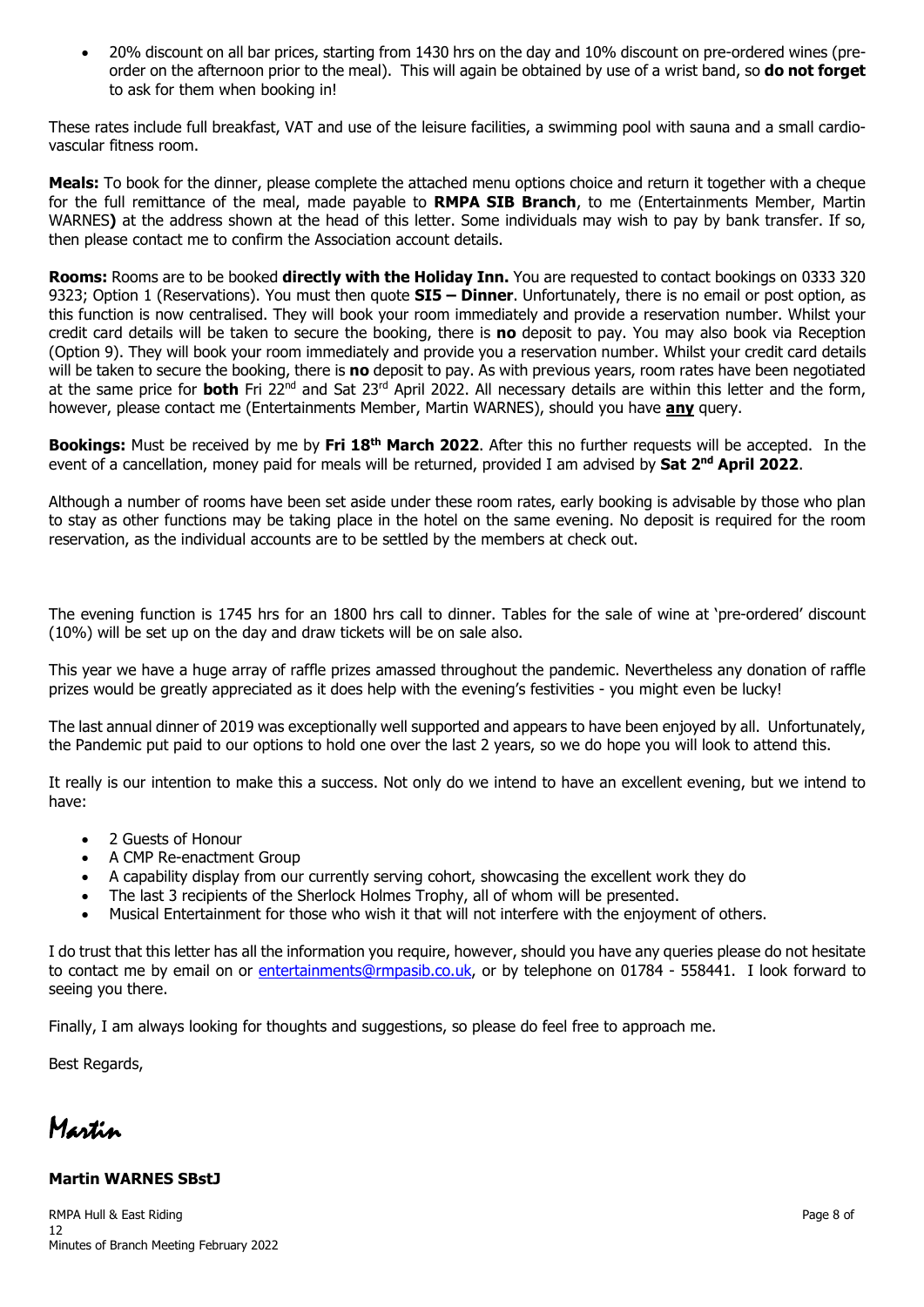Entertainments Member RMPA SIB Branch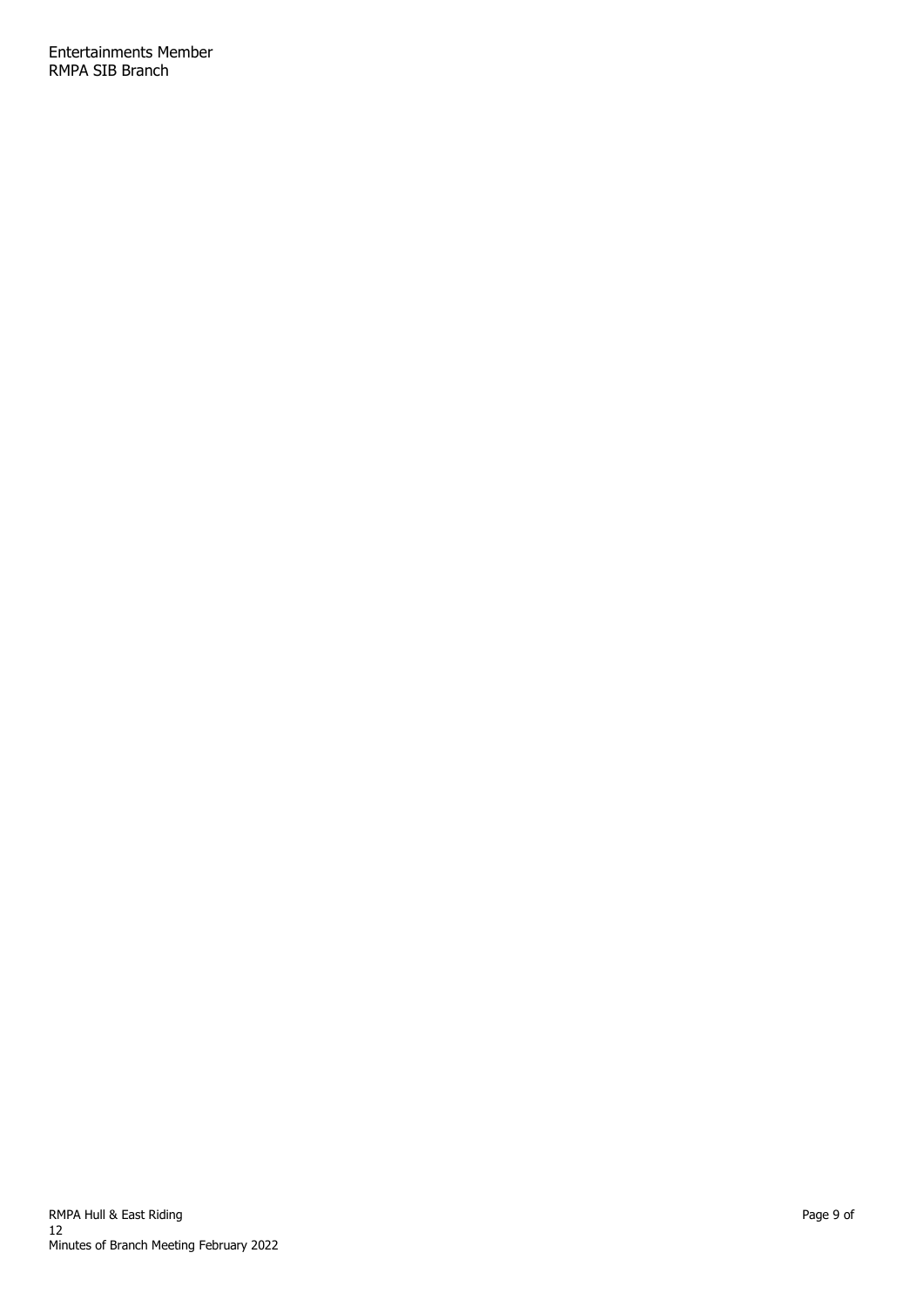### APPENDIX B **A statement from the Royal Military Police Association (RMPA) regarding Cllr Mr Peter Jackson Otley Town Council West Yorkshire.**

In recent weeks a gentleman known as Peter Jackson, an elected Councillor with Otley Town Council West Yorkshire, where he sits as part of the Liberal Democrat Party, has attracted adverse publicity and interest from various Armed Forces Veteran groups on social media.

The RMPA neither condemns nor condones the actions taken by any group or individual who seek to expose those who claim falsely to have served in Her Majesty's Armed Forces.

The RMPA does strongly condemn the improper wearing by any individual of any uniform, medal, or decoration, particularly those awarded for gallantry, for whatever reason they may have, be it

for simple self-aggrandisement or seeking pecuniary, financial, or reputational advantage. It has been brought to the attention of the RMPA, that Mr Jackson has made statements, and published photographs that would appear to show that he served in the Corps of Royal Military Police (RMP), perhaps between 1974 and 1990.

Further Mr Jackson has stated that his service with the RMP included undergoing specialised prolonged training in Law at the Royal Military Academy Sandhurst.

In photos published bearing his name as the subject, he is seen to be wearing, on his chest, whilst in some form of uniform, depicting to the viewer that the wearer may have achieved the rank of Lieutenant - Colonel ( he also may be seen in video to be wearing our famous "Red Cap"), and in

civilian attire, various medals including the GSM NI, which is embellished with an Oak Leaf, indicating that he was Mentioned in Despatches. He also appears to be wearing a South Atlantic Medal with Rosette, awarded to those who served in the Falklands War of 1982. He also wears other medals that may lead people to believe that he was decorated for further gallant actions. It is a matter of public knowledge that Mr Jackson has stated on his curriculum vitae and other business-related narrative backgrounds that he was made an "Honorary Lieutenant – Colonel

RMP".

The RMPA are unable to substantiate any claims made by Mr Jackson relating to service in the RMP, or indeed any other such statements made by him on public forums which may lead people to believe that he served and earned any rank, awards, recognitions, qualifications, titles, or honorary rank.

The RMPA has attempted to approach Mr Jackson via email and phone in order that it may verify with him any of the claims currently causing upset within the wider Veterans' community. Such attempts have not elicited a response, at the time of writing.

The RMP took part in the liberation of the Falkland Islands in 1982 and is able to identify all those who wore our cap badge at the time who deployed as part of the Task Force.

The RMPA has neither sought nor granted permission for Mr Jackson to wear British Army uniform. It is unusual for any Veteran to wear or indeed be allowed to wear a uniform, any such uniform if authorised would in any case be expected to show and have clear indication that the wearer has retired from the Army and is no longer serving, uniforms may of course be worn as part of a drama or play or as part of a historical re-enactment society, where such a uniform would be clearly "out of date" and worn in the correct setting.

It is the wish of the RMPA that if Mr Jackson feels that any of his claims can be verified, that he opens a dialogue with the Association as soon as possible in order that we may assist him in clarifying his record of service and any honours and awards received and thus rightly worn.

## Stewart A Leach MBE

Secretary RMPA 21st January 2022.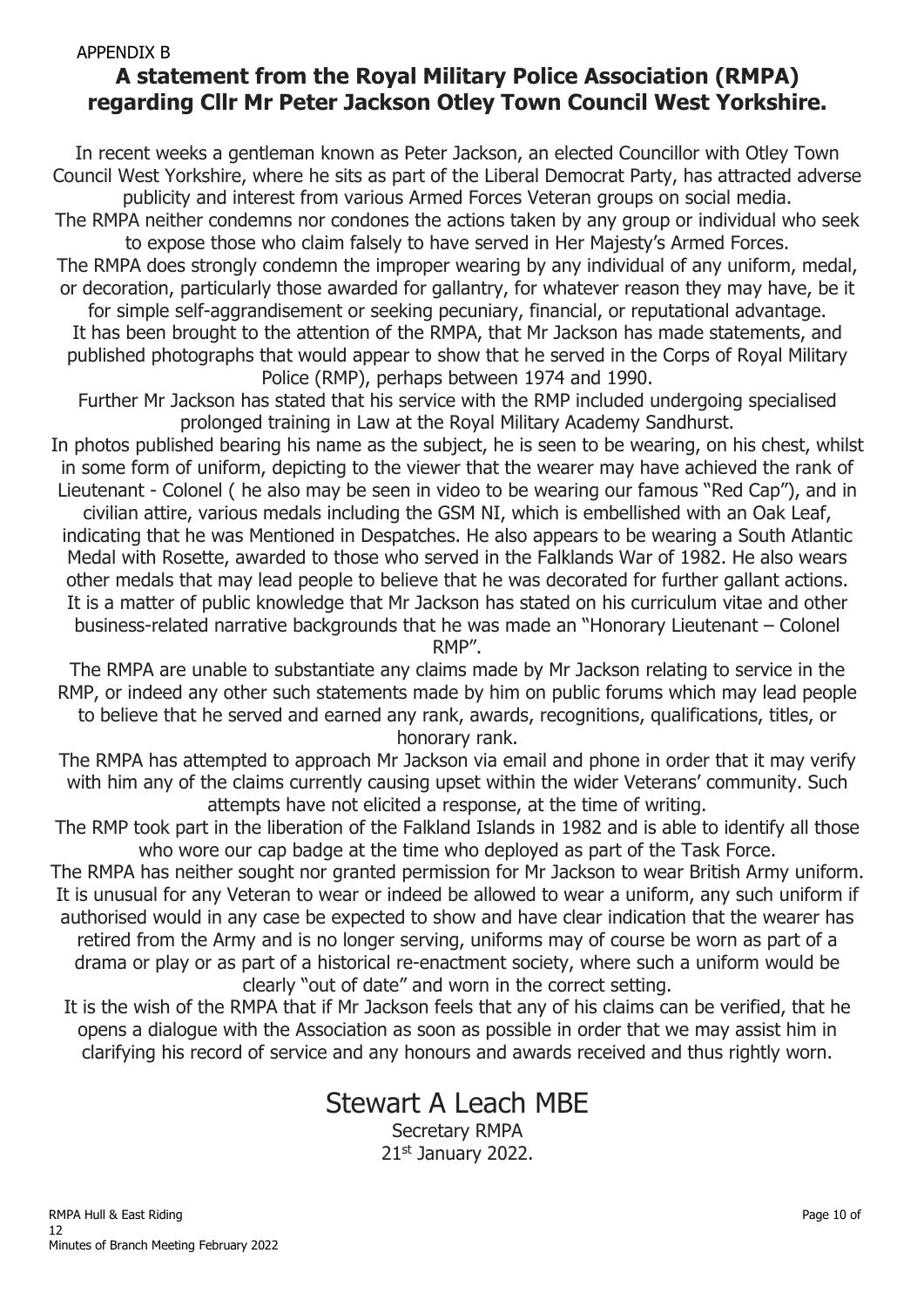A photo of Mr Jackson Otley November 2021



A lift of text from one of Mr Jackson's profiles. Experience • •

### **Hon Lt Col Royal Military Police**

HM Forces Royal Military Police Nov 2019 - Present2 years 3 months England, United Kingdom